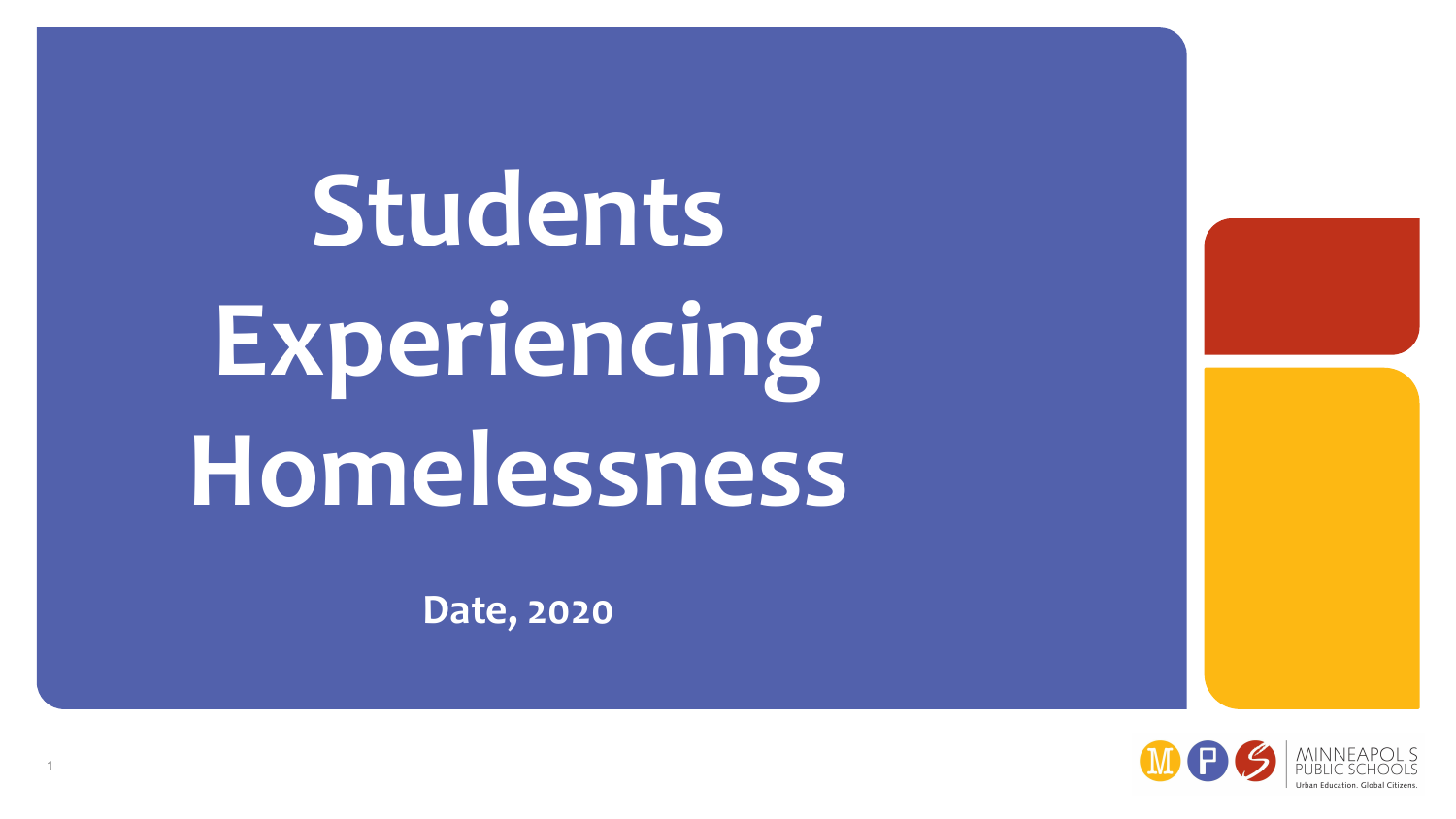# **McKinney- Vento Homeless Assistance Act**

Federal law that establishes educational rights for children and youth experiencing homelessness.

Ensures same opportunities as stably housed students.

Definition: **"Individuals who lack a fixed, regular, and adequate nighttime residence, including youth who are":**

- In shelters
- In motels, hotels, or weekly rate housing
- Doubled up with friends or relatives because you cannot find or afford housing
- On the street
- In an abandoned building, other inadequate accommodation, or in a car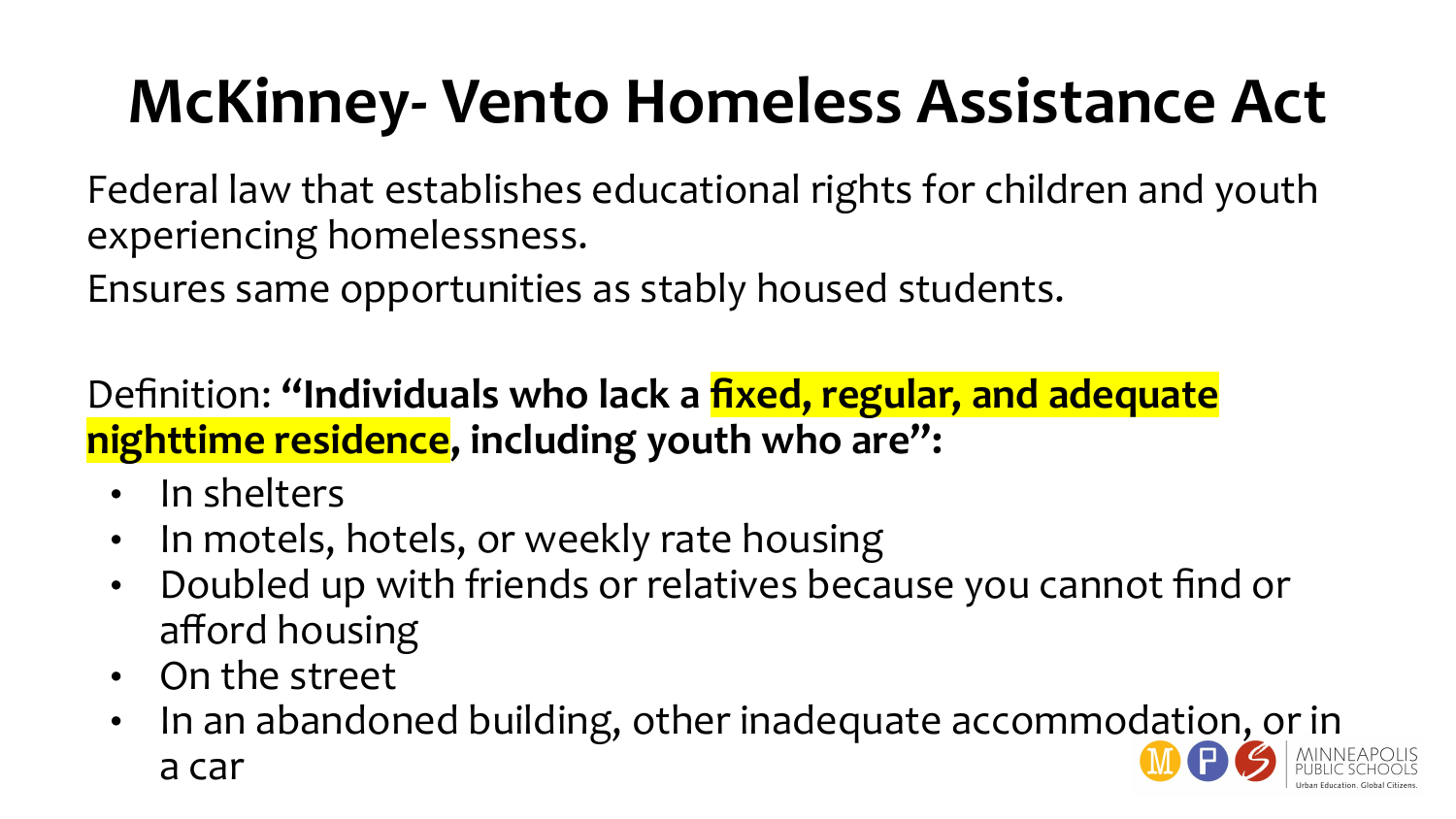# **McKinney Vento Rights**

- May stay in the **same school** they attended before they became homeless and may receive transportation to that school= school of origin
- Automatically qualify for **free school meals**
- May enroll in any school **without proof** of resident status, immunizations, school records, guardianship or other documents
- Cannot be excluded due to lack of **immunization \*Rights last until the end of the school year in which stable housing is found (6/30).**

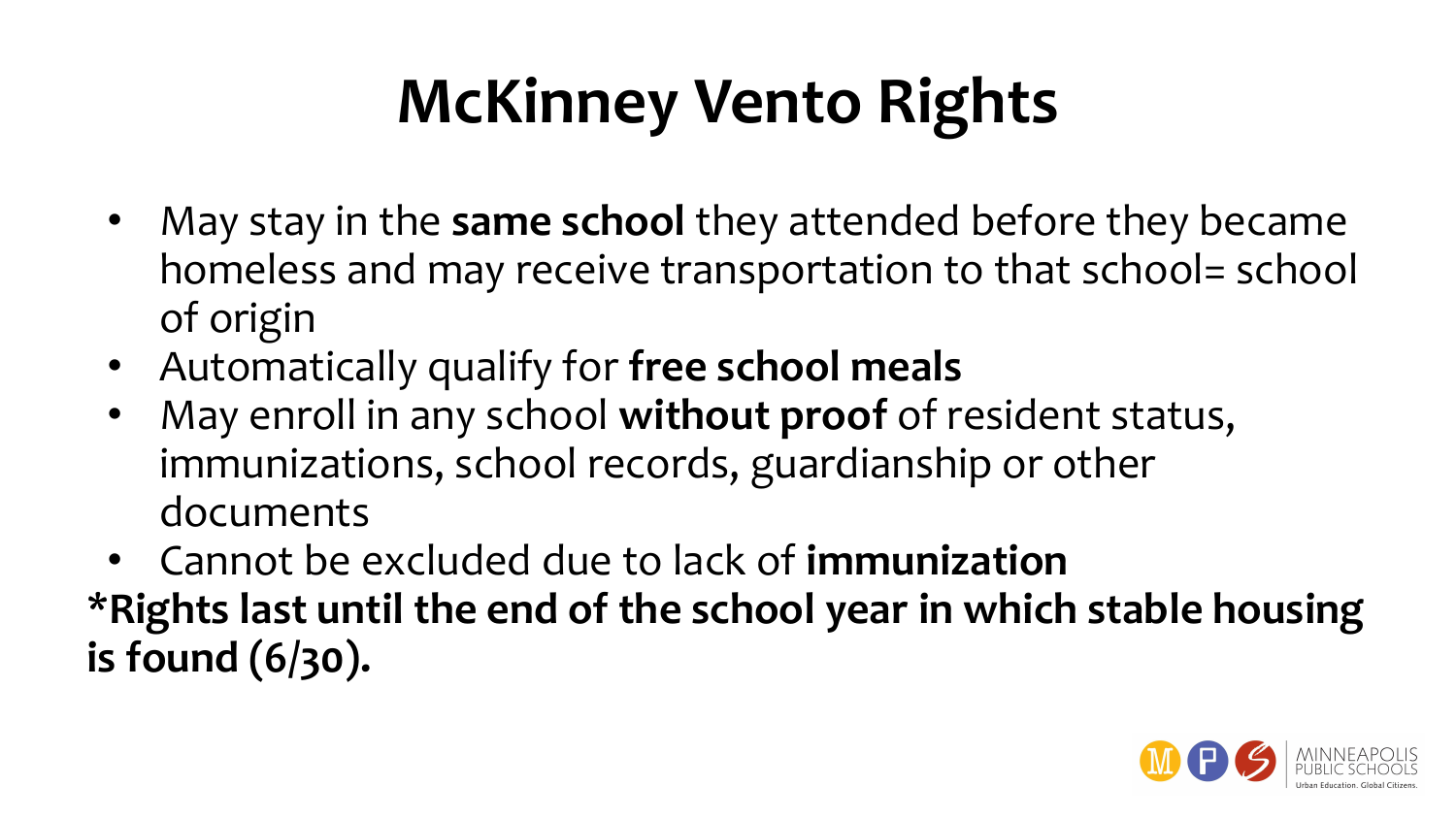### Children and Youth Experiencing Homelessness in Minneapolis



#### **Who are our children and youth experiencing homelessness?**

| <b>Race/Ethnicity</b> | HHM <sub>%</sub> | MPS% | <b>Age/Grade</b> | %  |
|-----------------------|------------------|------|------------------|----|
| Asian                 | 3                | 6    | Preschool        | 24 |
| <b>Black</b>          | 68               | 36   | $K-2$            | 22 |
| Hispanic              | 10               | 17   | $3 - 5$          | 20 |
| Native American       | 8                |      | $6 - 8$          | 16 |
| White                 | 12               | 38   | $9 - 12 +$       | 19 |

| <b>MPS</b> enrolled | HHM% | <b>MPS</b> %      | Location when identified | $\%$ |
|---------------------|------|-------------------|--------------------------|------|
| only                |      |                   | Doubled-up               | 60   |
| English Learners    | 12   | 19                | <b>Shelters</b>          | 30   |
| Special             |      |                   |                          |      |
| 26<br>Education     | 18   | Hotel/unsheltered | 10                       |      |



Minneapolis Public Schools (MPS) - **2020-21 School Year Report**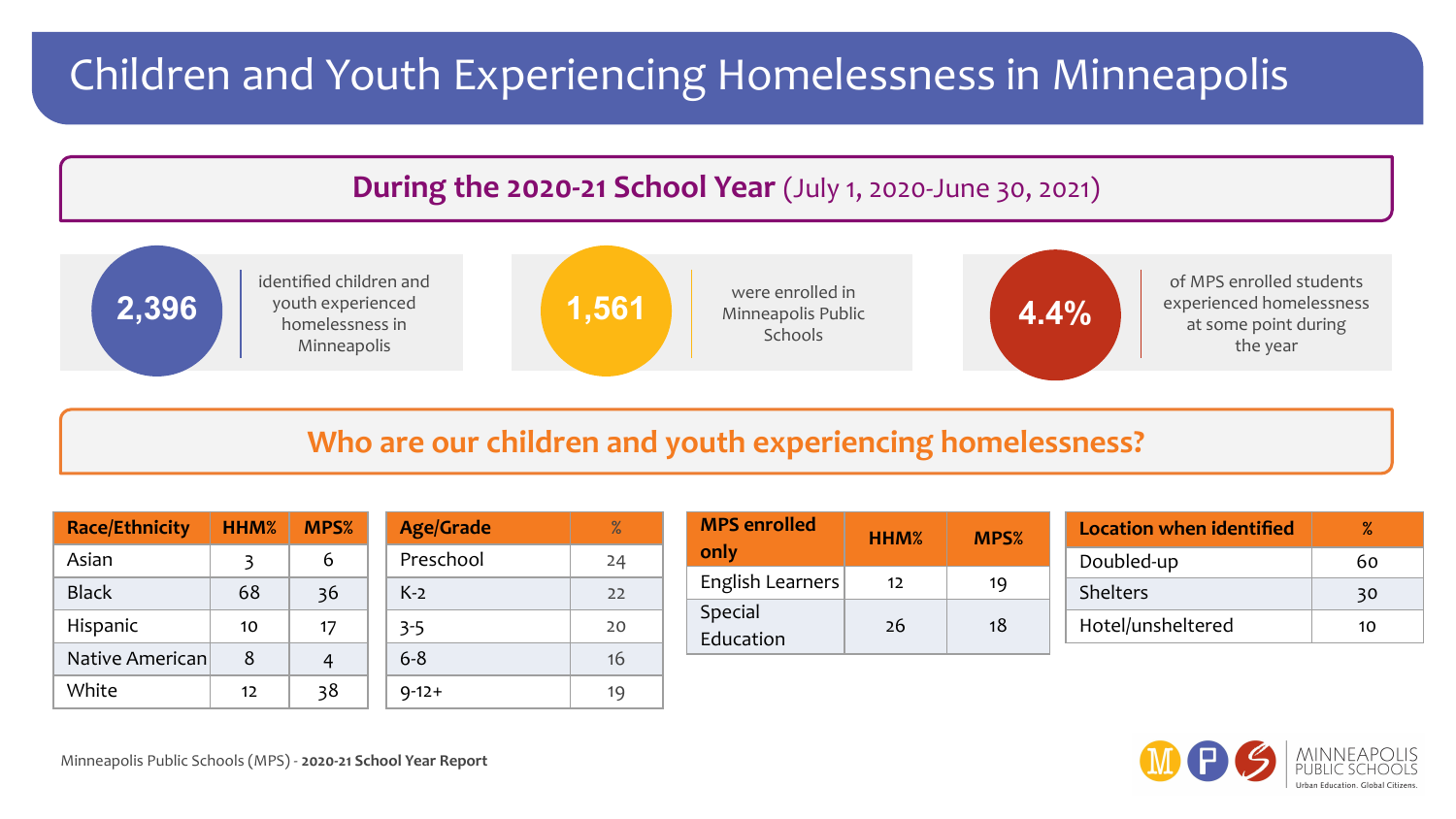#### Homelessness at Folwell





**Where were our students living when identified as homeless?**

| Location when identified     | ℅   |
|------------------------------|-----|
| Doubled-up/hotel/unsheltered | 59% |
| <b>Shelters</b>              | 41% |

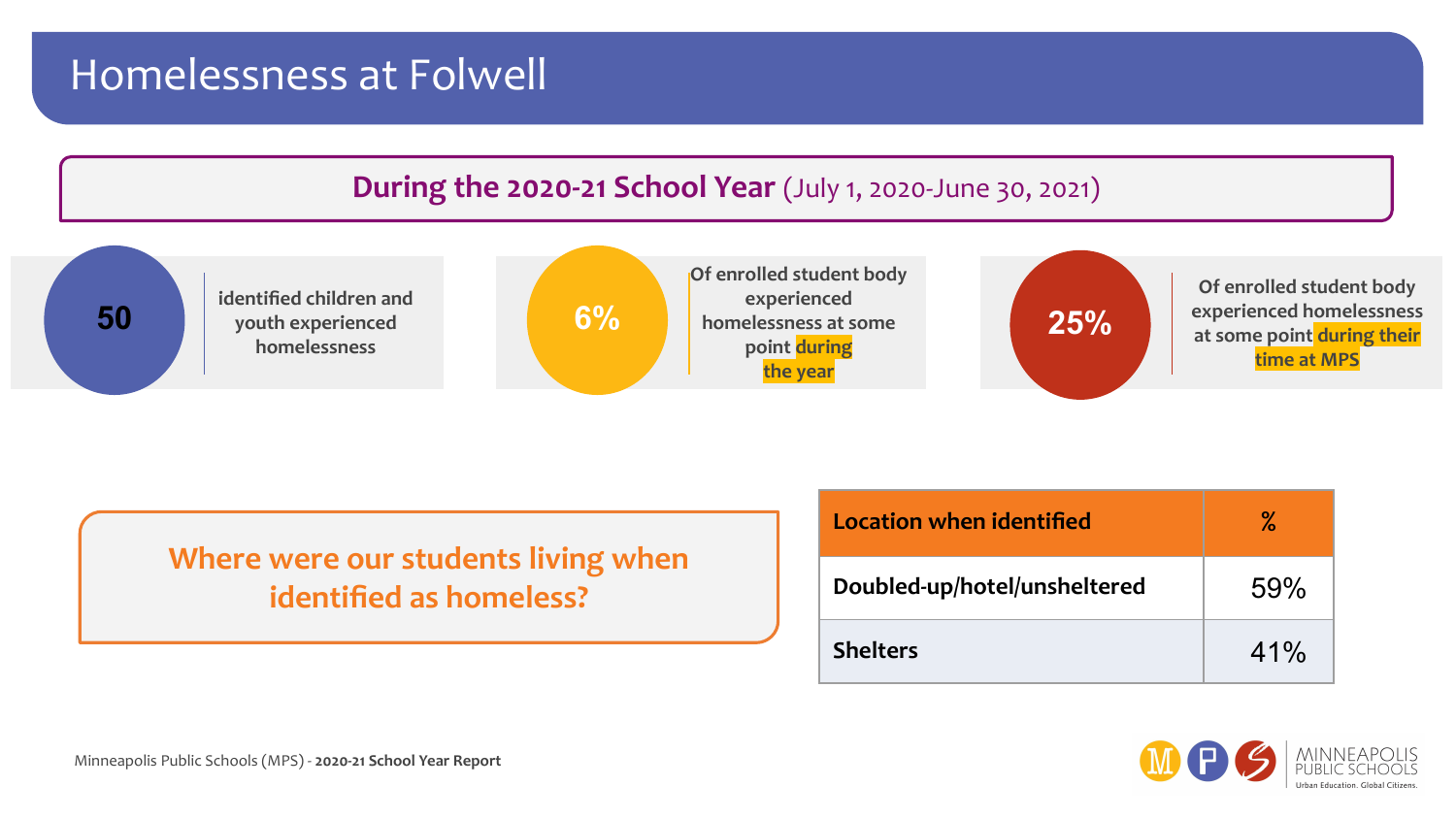## Key indicators of homelessness

#### **Examples of warning signs which may indicate a student is experiencing homelessness include:**

- Inconsistent tardiness/attendance
- Inability to reach parent/guardian
- Tired, hungry, hoarding food
- Wearing same clothes every day; not having appropriate clothes for weather conditions
- Poor personal hygiene
- Don't turn in permission slips for field trips
- Unmet medical and dental needs
- **Behavior changes**
- Disengagement in class
- Lack of personal records, immunization, & medical records needed to enroll
- Share information about multiple families/people in the home
- Frequent moves
- Distance learning considerations:
	- Lack of engagement
	- Frequently in new locations
	- Challenges with making contact

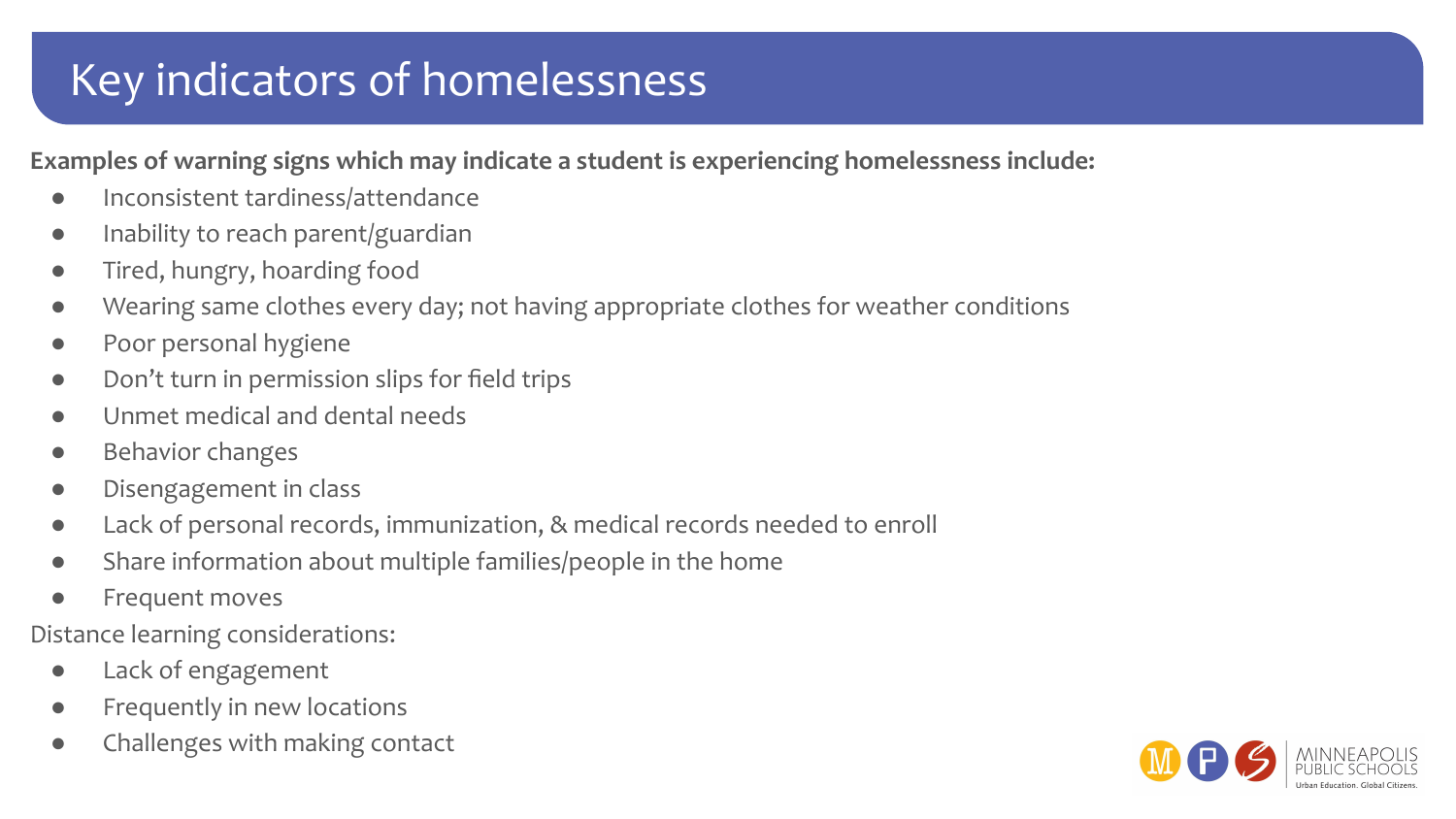### Impact of homelessness on children and youth

Compared to their peers, children and youth who are homeless:

- Are at an increased risk of chronic illness and mental illness
- Are 3x as likely to experience another ACE (adverse childhood event)
- Are much more likely to report missing multiple meals each month
- Are significantly less likely to be proficient in math and reading
- Have a much higher risk of chronic absenteeism
- Are more likely to be involved in disciplinary proceedings at school
- Are less likely to graduate with their four-year cohort

Students are resilient and rising above the odds everyday, but it's important to understand the risk and provide extra support.

**High Expectations + High Support** 

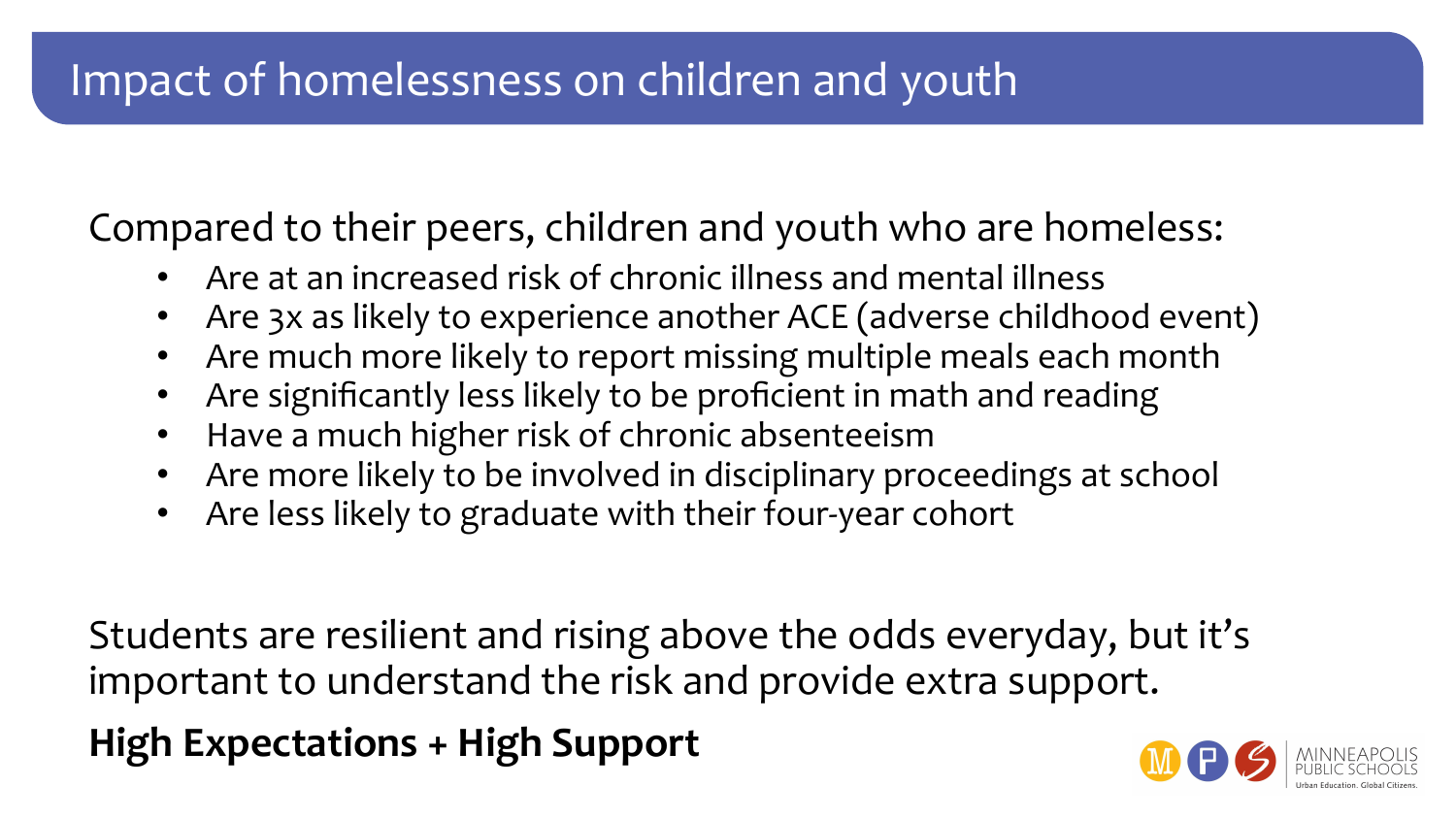Coordinating communication about students experiencing homelessness is critical to success.

- Social workers are the main point of contact, but it takes a team to support students.
	- If staff learn of a situation that might indicate homelessness, connect with your school social worker(s).
	- Social workers will share information with staff as needed and appropriate.
- Social workers submit requests to the HHM Department for a Discovery tag that remains for the duration of the school year.
	- This tag indicates their right to extended transportation, automatic free lunch and identifies them for other supports.

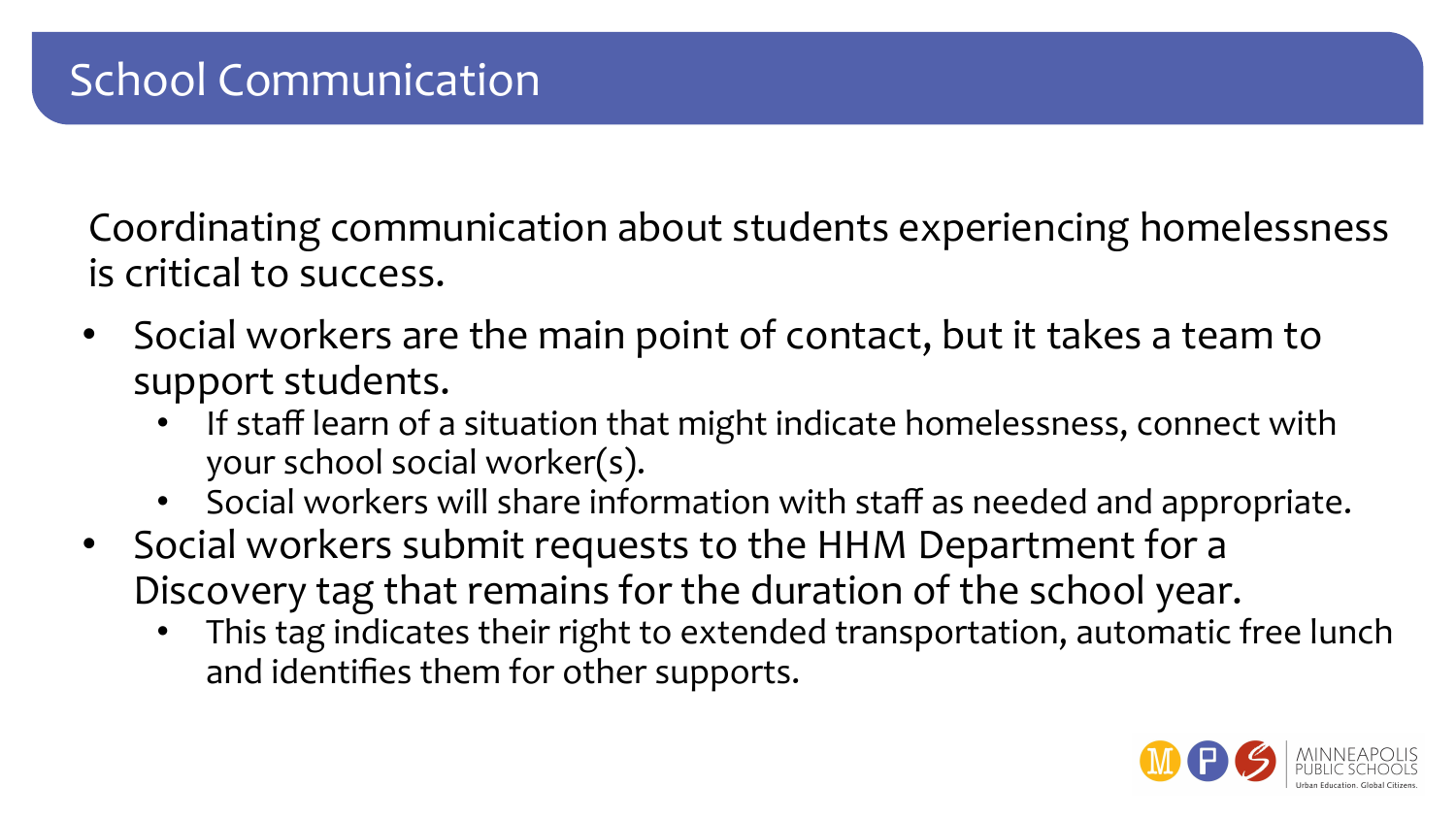#### MPS Resources, Support

- Assistance with school enrollment
- Donations of school supplies and uniforms, coats, boots, cleaning supplies, hygiene items, blankets
- Support with fees for school-sponsored activities (prom, graduation, etc)
- Transportation to school events
- Access to specialized support/interventions
- Homelessness prevention resources

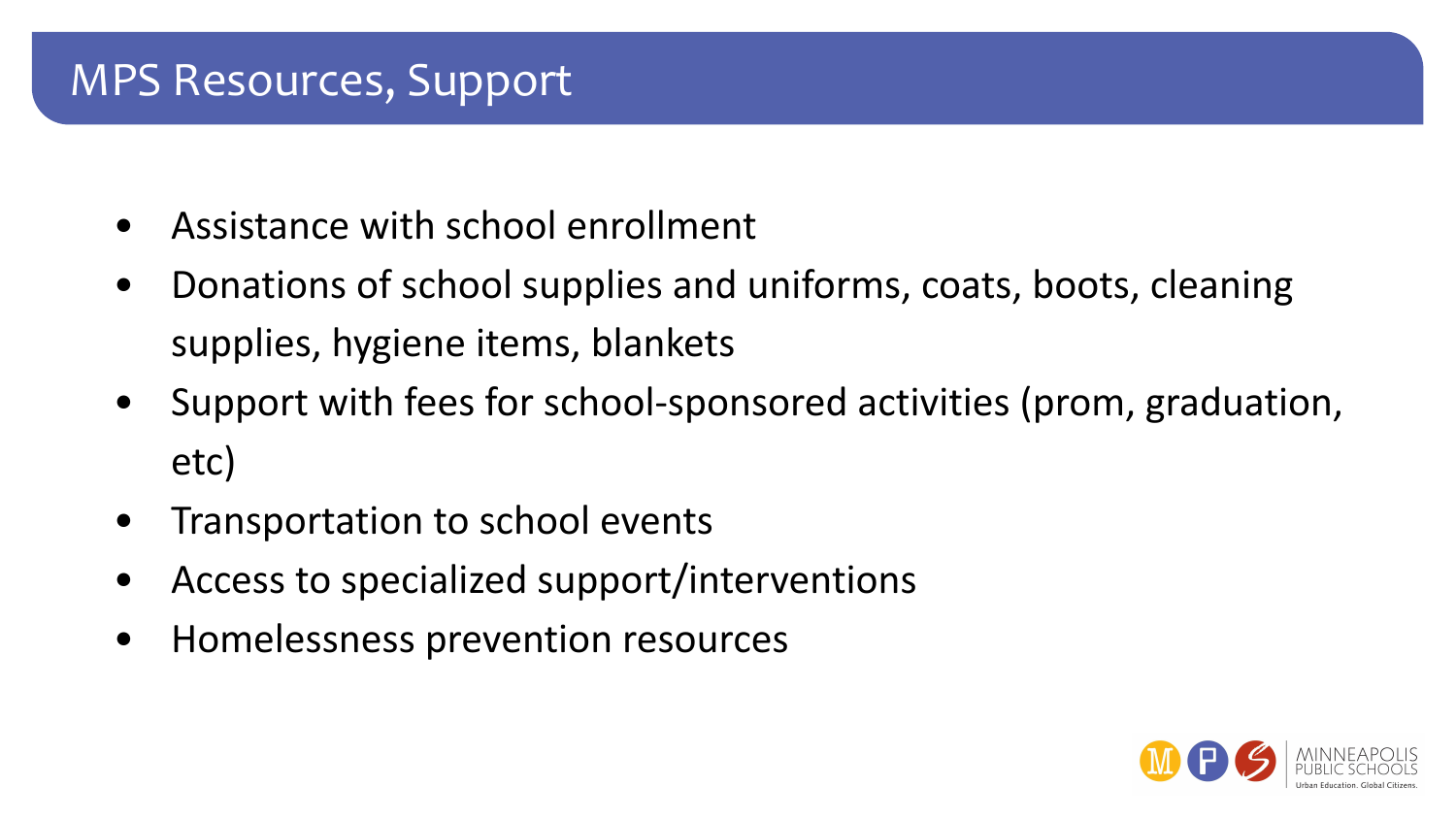### Stable Homes Stable Schools

| <b>Rental Assistance</b> |
|--------------------------|
|                          |

- **● Ongoing rental assistance, 3-yr program**
- **● Wait for an opening to be released**
- **● For currently homeless families**
- **● Eligibility:**
	- **○ 30-50% AMI**
	- **○ Homeless (cannot be on a lease)**
	- **○ One child in grade K-2**

#### **Housing Stability (eviction prevention)**

- **● One/Two-time assistance**
- **● Refer anytime**
- **● For currently housed families (or need a damage deposit for new housing)**
- **● Eligibility:**
	- **○ Behind in rent/utilities (or need deposit)**
	- **○ \$1500-2000 (or less)would solve the crisis**
	- **○ Family income is enough to afford rent/utilities in future months**

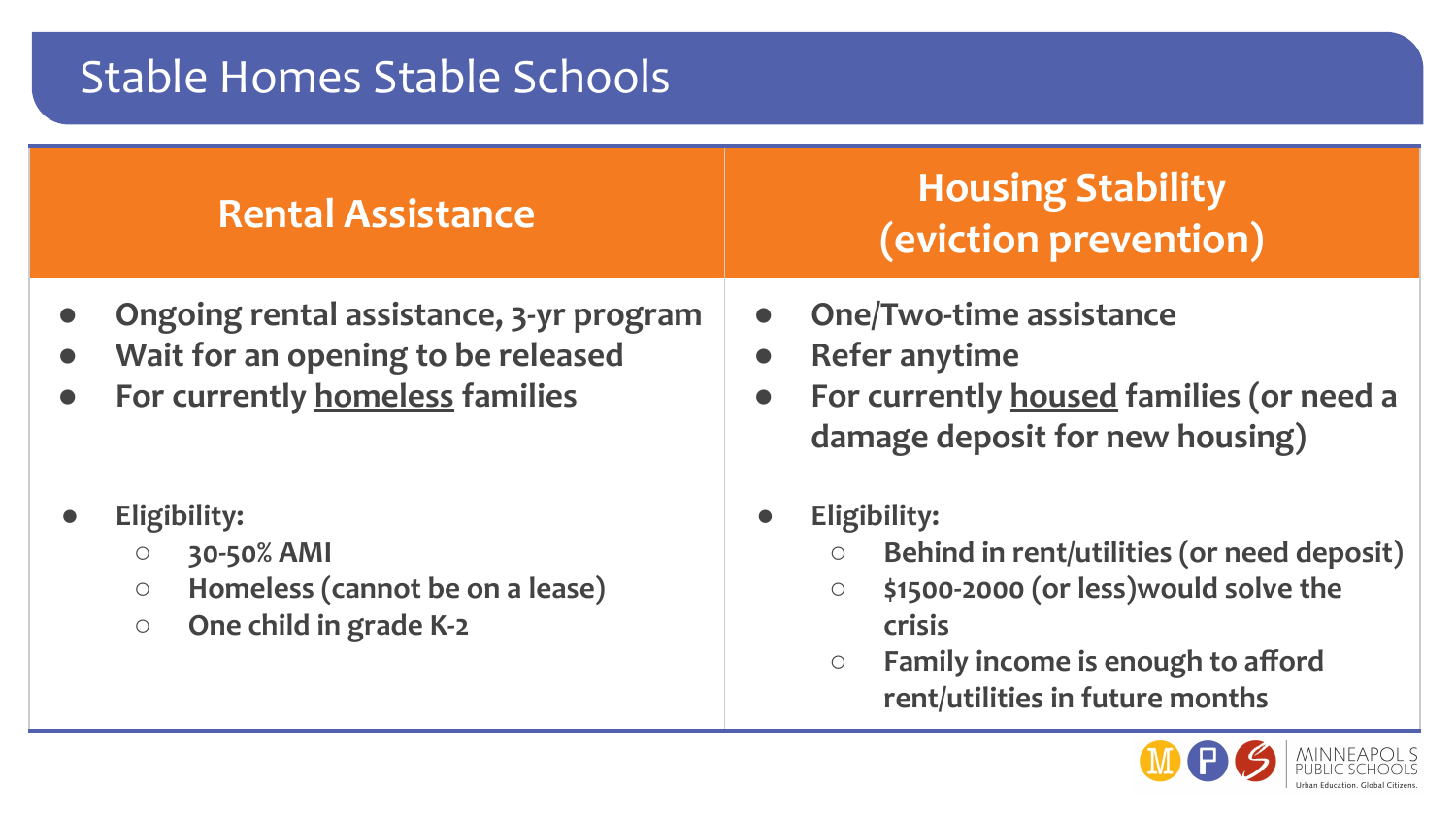# Shelters/Transitional Housing







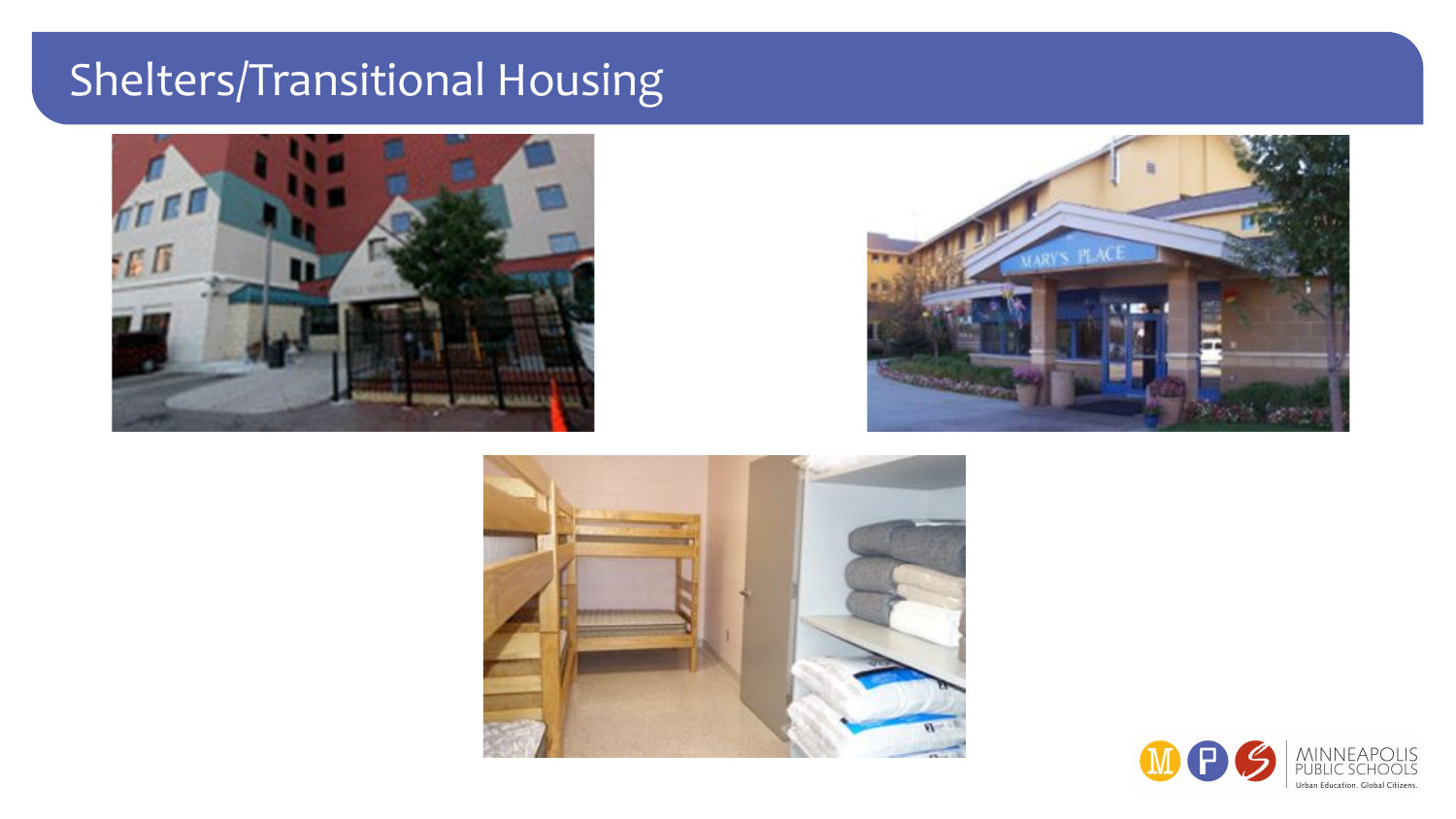### Eviction Moratorium Off Ramp

### The eviction moratorium is ending



Know your rights. Mark these dates. Learn what you can do to stay in your home.



#### Know your rights and responsibilities



国

#### 15-day notice

qualify for rental assistance but refuse to apply.

Between now and Oct. 12, property owners must give tenants a 15-day notice before they file an eviction for nonpayment.

assistance applications.

#### Apply for help

Refuse to apply?

You might be eligible for rental assistance. Go to RentHelpMN.org or call 211.

#### Ah

Tenants who are behind on rent and eligible for help but refuse to apply can be evicted starting June 30.



#### Have legal questions?

Visit LawHelpMN.org for additional information and legal resources.

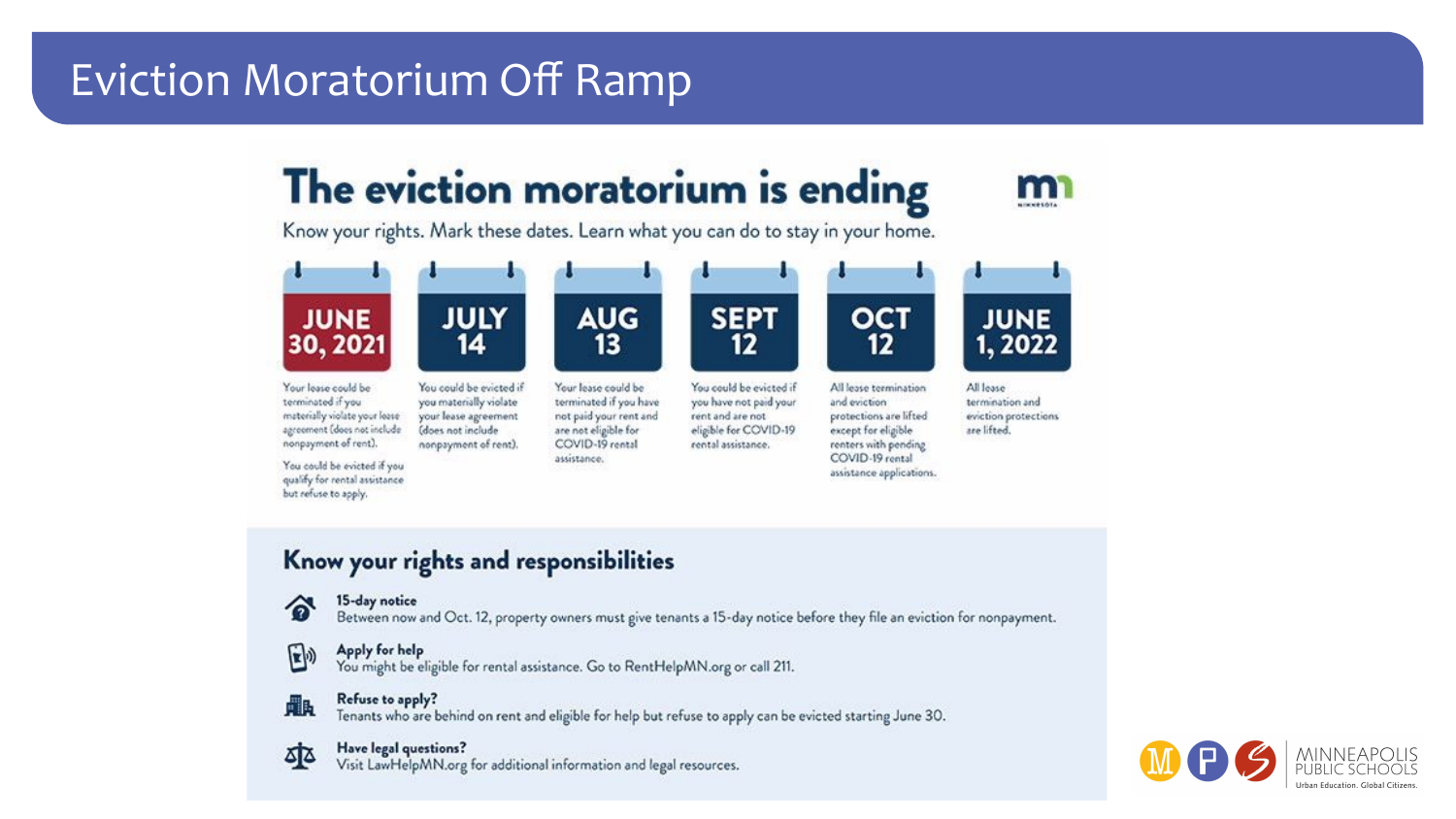#### RentHelpMN



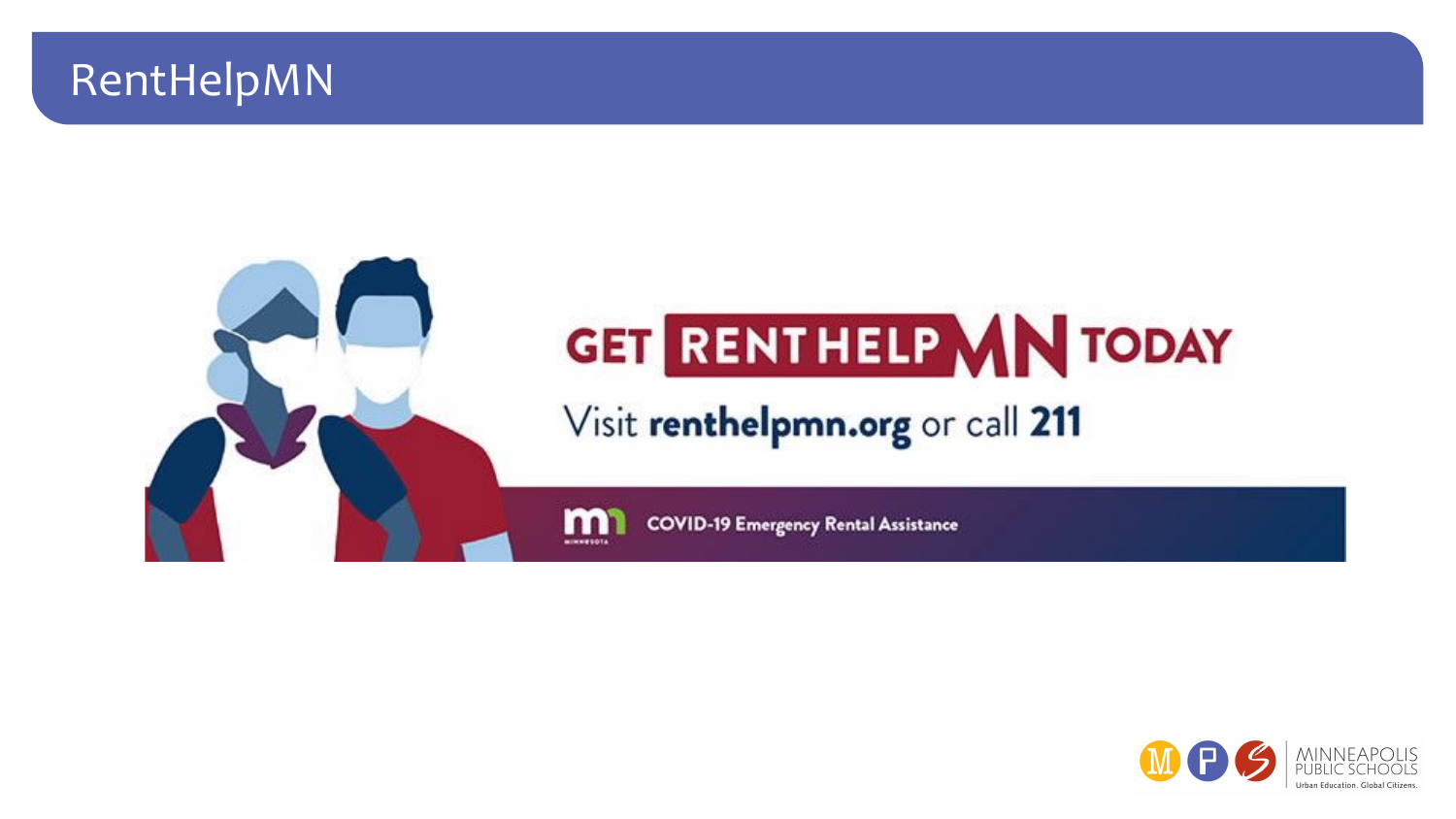#### Summer Homelessness Prevention Summary

- Over 330 calls received from 56 different schools
- Staff referred parents to resources and provided support as needed
- Themes
	- Multiple months behind in rent
	- Facing threat of eviction; did not know about extended protections
	- Many had already applied for RentHelpMN; waiting for a response
	- Appreciation for a human voice and support

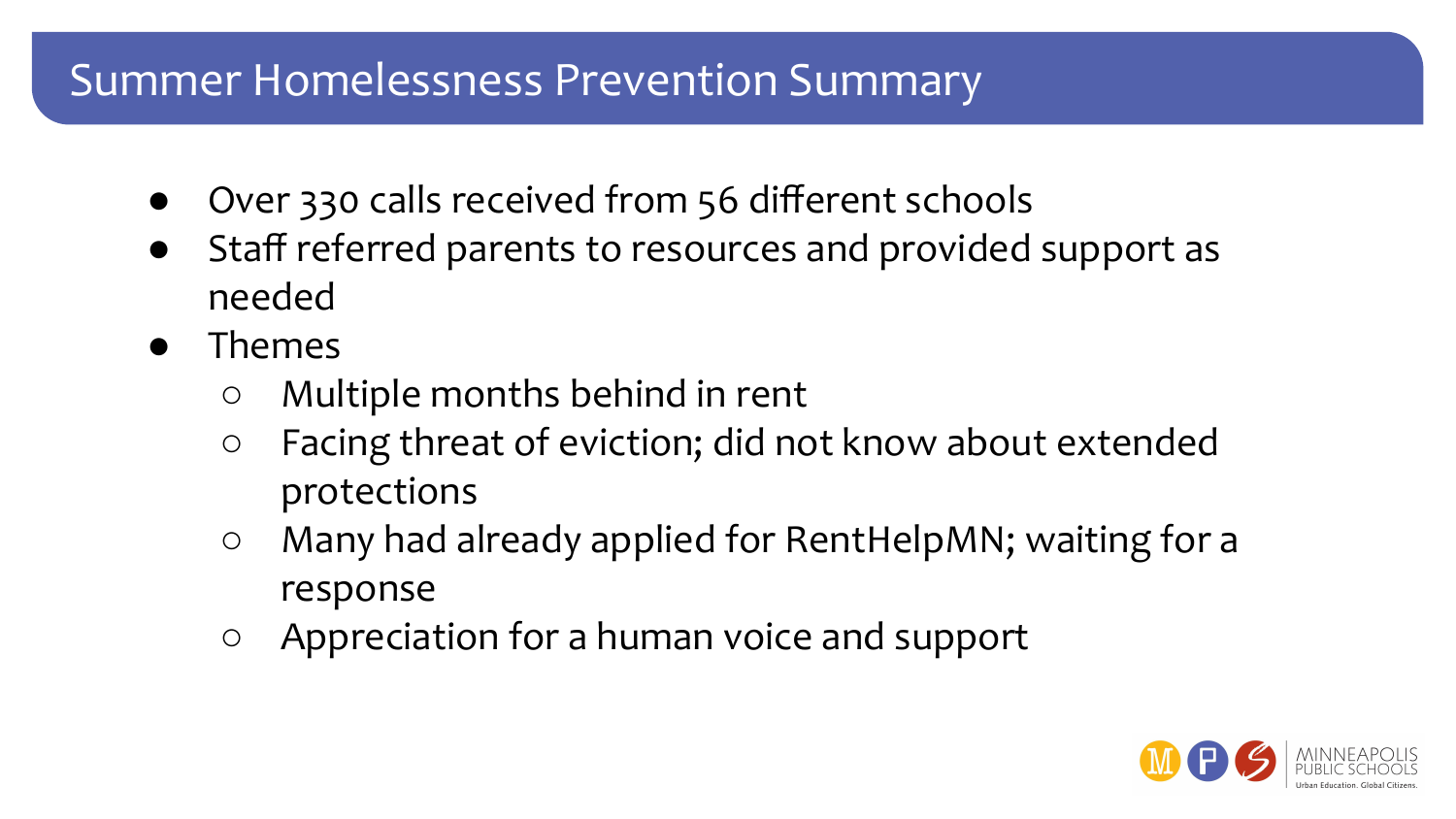### School-of-origin

- School-of-origin is defined as the school student last attended or the school the student attended when last permanently housed
	- This includes:
		- Public preschools
		- Feeder schools (grade 5 to 6, grade 8 to 9)

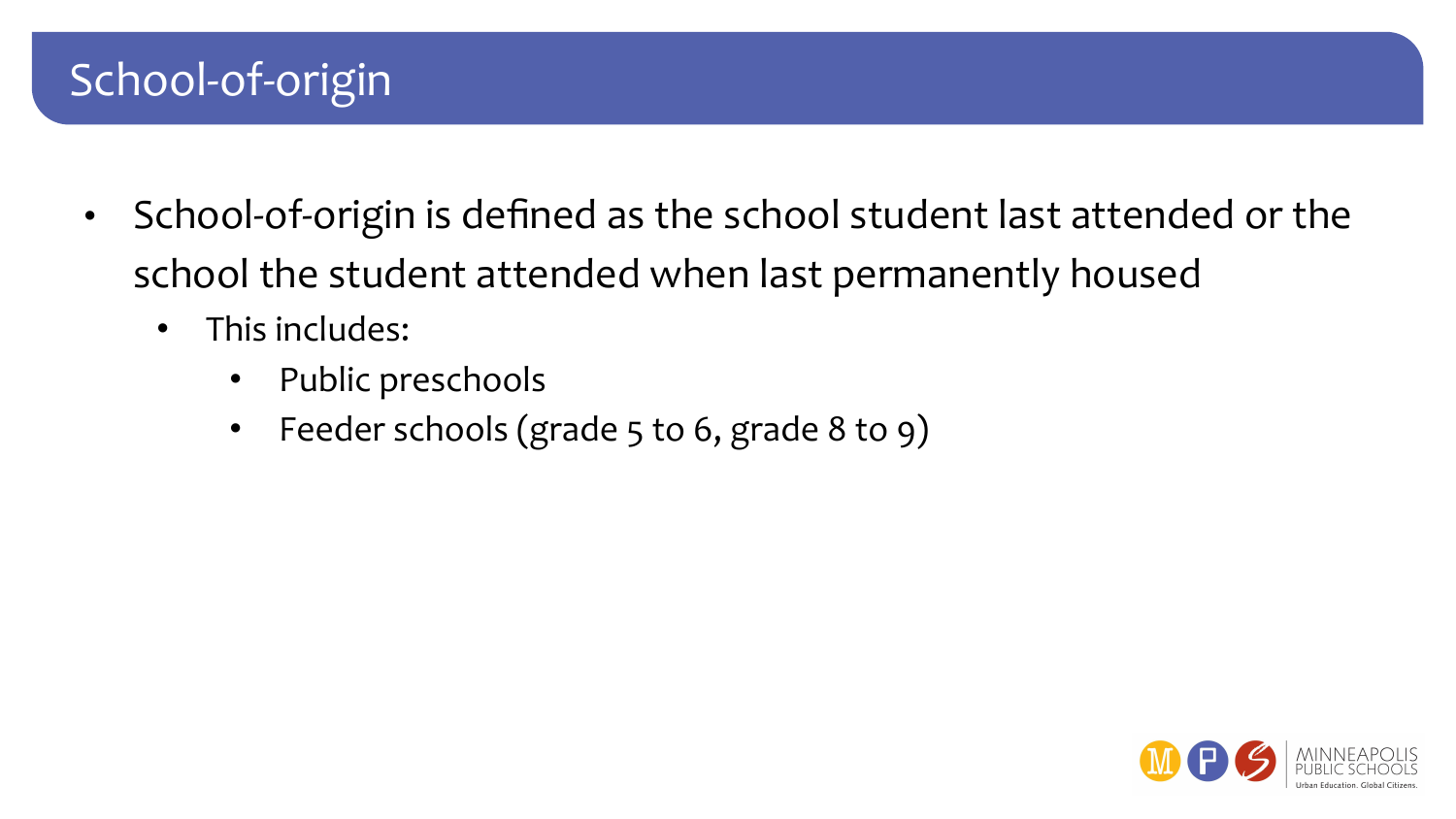Children or youth not in the physical custody of a parent or guardian, unless this placement is planned and supported.

To be considered an unaccompanied youth under the McKinney-Vento Act:

1. The child's or youth's living arrangement meets the Act's definition of homeless.

2. The child or youth is not in the physical custody of a parent or guardian.

Nighttime residence ( regardless of the reason) is the indicator.

Social workers can act as a District Liaison Designee to remove barriers to accessing education for unaccompanied youth.

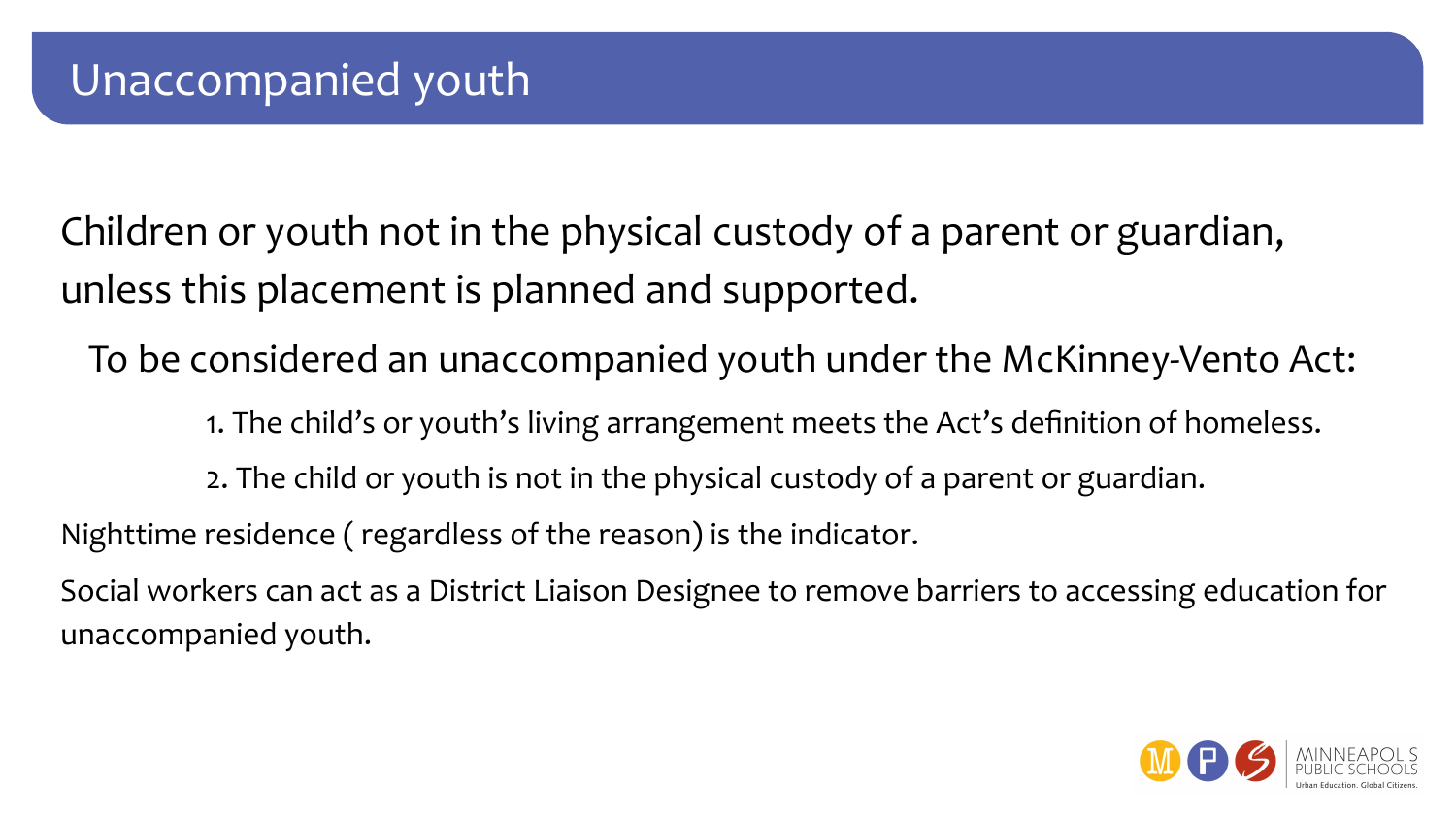### Duration of rights

- Homeless children and youth have the right to attend the school of origin for the duration of homelessness.
	- In any case in which a family becomes homeless between academic years or during an academic year.
	- For the remainder of the academic year, if the child or youth becomes permanently housed during an academic year.

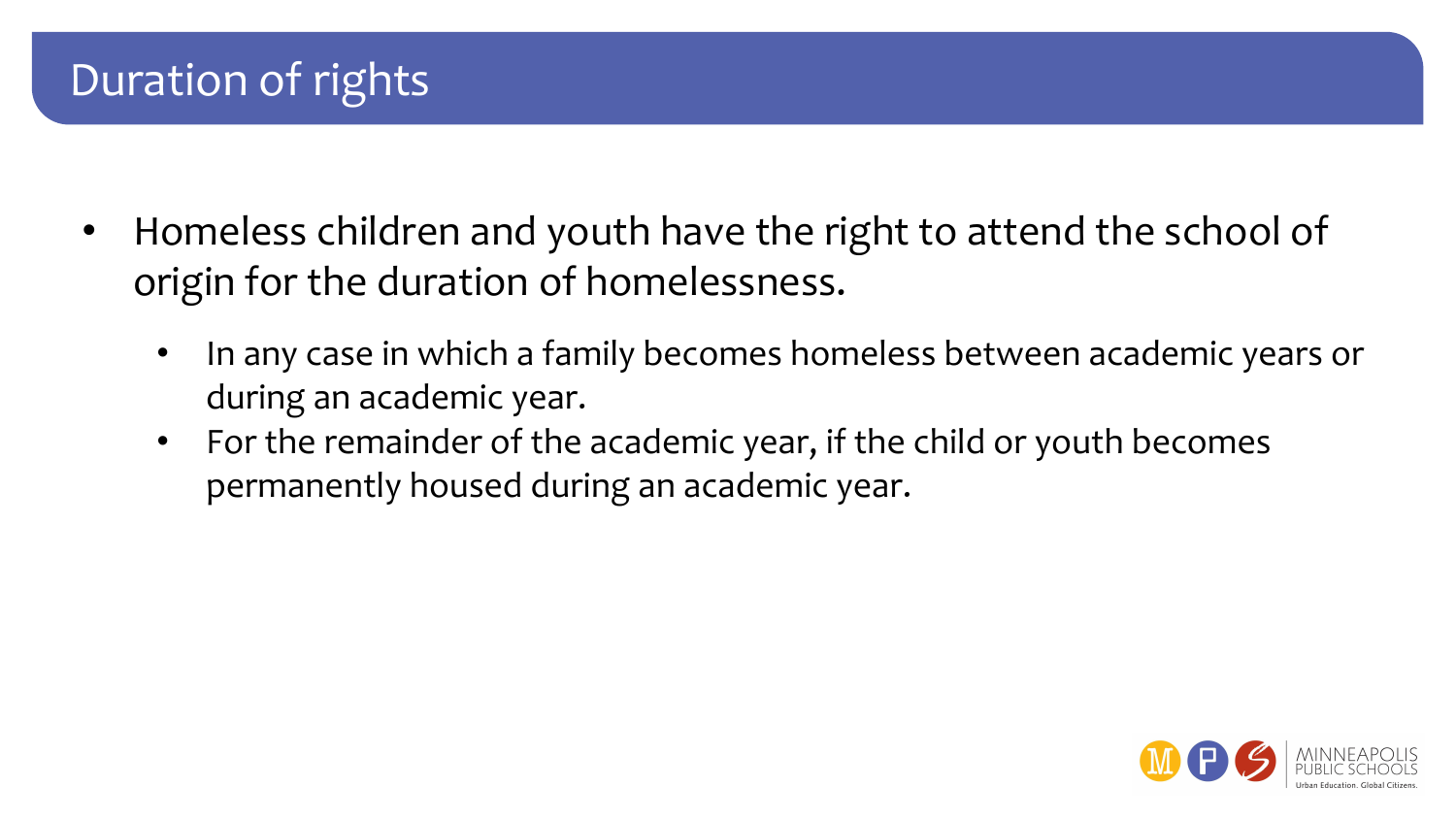# Doubled-Up vs. Shared Housing

| <b>Doubled-Up</b>                                                                                                                                                                                                                                    | <b>Shared Housing</b>                                                                                                                                                                                                                                                                          |
|------------------------------------------------------------------------------------------------------------------------------------------------------------------------------------------------------------------------------------------------------|------------------------------------------------------------------------------------------------------------------------------------------------------------------------------------------------------------------------------------------------------------------------------------------------|
| <b>Temporary</b><br>Looking for another place to live<br>Reason for staying: there wasn't a<br>$\bullet$<br>better alternative, lost housing<br>Friends/relatives could ask you to leave<br>$\bullet$<br>if they wanted<br><b>Guests in the home</b> | Permanent, stable<br>Not looking for another place to live<br>$\bullet$<br>Reason for staying: agreed upon<br>$\bullet$<br>arrangement that benefits both parties<br>Both parties are on the lease or have<br>$\bullet$<br>legal right to be there<br><b>Sharing home equally</b><br>$\bullet$ |